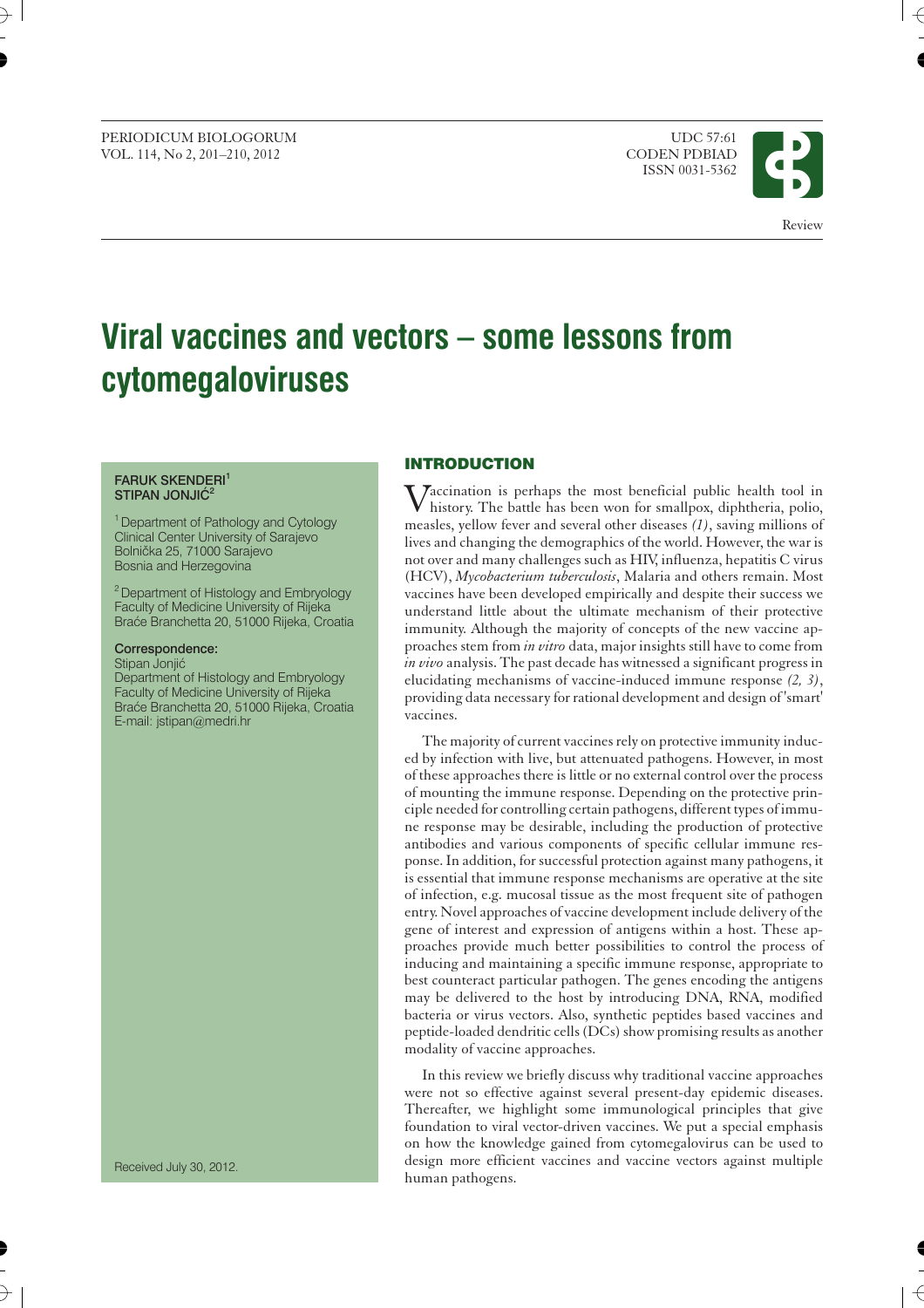## **TRADITIONAL VERSUS MODERN VACCINES**

Traditional vaccines have shown an outstanding success against several infectious diseases. Because they most closely recapitulate a natural infection, live attenuated vaccines are considered to be the best way to stimulate both humoral and cellular arms of the immune system. Vaccines against smallpox, mumps, rubella, yellow fever and measles can elicit a long-lasting or lifelong protection with even a single dose *(4, 5, 6).* However, there are many pathogens for which even the immunity acquired after natural infection does not fully protect against re- -infection and disease. Therefore, we need to devise vaccines which offer superior protective capacity compared to those obtained by natural infection. For instance, human immunodeficiency virus (HIV) mutates rapidly because its replication includes reverse transcription of the single stranded RNA genome but lacks proofreading mechanisms *(7).* The result is that each genome of the viral progeny differs from the infecting viral genome in about one nucleotide, which makes it antigenically very heterogeneous *(8, 9).* Also, live attenuated HIV may regain its virulence through mutations. In the case of influenza virus, live attenuated or inactivated vaccines confer some degree of protection by eliciting neutralizing antibodies to hemagglutinin (HA) and neuraminidase (NA), but frequent mutation of the genes encoding for these major virion surface antigens leads to minor or major antigenic differences between year-to-year strains, resulting in the escape of the virus to antibody-based neutralization *(6, 10, 11).* Similarly, the existence of multiple serotypes of the dengue virus makes it hard to develop an effective vaccine by traditional methods *(12).* Live attenuated vaccines have been proven inefficient or of questionable safety in reinfection with respiratory syncytial virus (RSV), malaria, persistent or latent infections, such as hepatitis C virus (HCV), human papilloma virus (HPV) and herpesviruses *(13).* Immunocompromised patients and immunologically immature infants or children are additional important factors to bear in mind when developing live attenuated vaccines.

The second group of traditional vaccines includes inactivated pathogens and subunit vaccines. The discovery that inactivated pathogens may retain immunogenicity was the basis for the development of typhoid, cholera, hepatitis A, whole-cell pertussis and whole virus influenza vaccines. Subsequently, only the extracts of pathogens were used to develop anthrax and pertussis vaccine *(14)*, or pathogen products were used to develop toxoid vaccines against tetanus and diphtheria. Advance of technology enabled the synthesis of polysaccharide alone or protein conjugated polysaccharide vaccines against meningococcus*,* pneumococcus and *Haemophilus influenzae* type b and recombinant protein based subunit vaccine against hepatitis B virus *(14)* and HPV *(15).* This group of vaccines may be more safe and stable, as compared to live attenuated vaccines, but their stimulation of the immune system is weaker, raising the need for several booster doses to maintain the appropriate

level of immune protection over the time. Further, these vaccines are oriented more towards the production of antibodies, leaving the cellular immune response inadequate *(16)* and often requiring adjuvants to modulate the quality of immune response. Pulsing synthetic peptides into DCs *in vitro* resulted in production of several experimental dendritic cell-based vaccines *(17),* since DCs are major antigen-presenting cells and potent initiators of primary immune responses when pulsed with antigens *(18).* Several more vaccine approaches, including peptide-based vaccines for cancer, are in different stages of research.

## **IMMUNE RESPONSE TO VACCINES**

The fact that the most currently used vaccines rely on the induction of neutralizing antibodies has, for many years, put aside the development of vaccines based on protective cellular immune response. Indeed, antibodies are extremely powerful in the protection against many pathogens or their products; however, vaccines, or even natural infection with some viral pathogens, often fail to induce a sufficiently protective neutralizing antibody response. This is particularly notable for HIV, since most vaccines based on the induction of antiviral antibodies have failed so far *(19, 20, 21, 22).* Therefore, the need for developing vaccines based on the induction of protective cellular immunity, which rely on T-cells, particularly cytotoxic CD8+ T-cells, became imminent *(23, 24)*. Moreover, research on vaccines that induce T-cell immunity has dominated a great deal of recent development efforts. Although T-cells are well known for their capacity to contain viral infection, it turns out that the development of T-cell based vaccine is not so straightforward. The reasons for this may be several-fold. Many pathogens, particularly viruses, possess powerful mechanisms to interfere with immune response mechanisms, including T-cells. Furthermore, unlike antibodies, memory T-cells need some time after encountering their cognate antigen to express effector function and it may already be too late for some pathogens. This means that we need vaccines which are able to limit viral infection at a very early stage. It is likely that neither the approach based solely on the induction of neutralizing antibody, nor the one based on CD8+ T-cell response will be successful – what we need are vaccine platforms that could induce both. Moreover, modern vaccine and vaccine vectors aimed at protecting against immunosubversive viruses, such as HIV, need to induce a more powerful cellular immune response of different quality than the one induced by natural infection *(25).*

## **CD8+ T-CELL RESPONSE TO VACCINES**

It is current belief that a better understanding of the biology of memory T-cell subsets and their homeostasis is crucial for designing efficient vaccines based on cellular immunity. Priming of antigen-specific T-cells takes place in secondary lymphoid tissues triggered by dendritic cells, which present foreign peptides in context of either MHC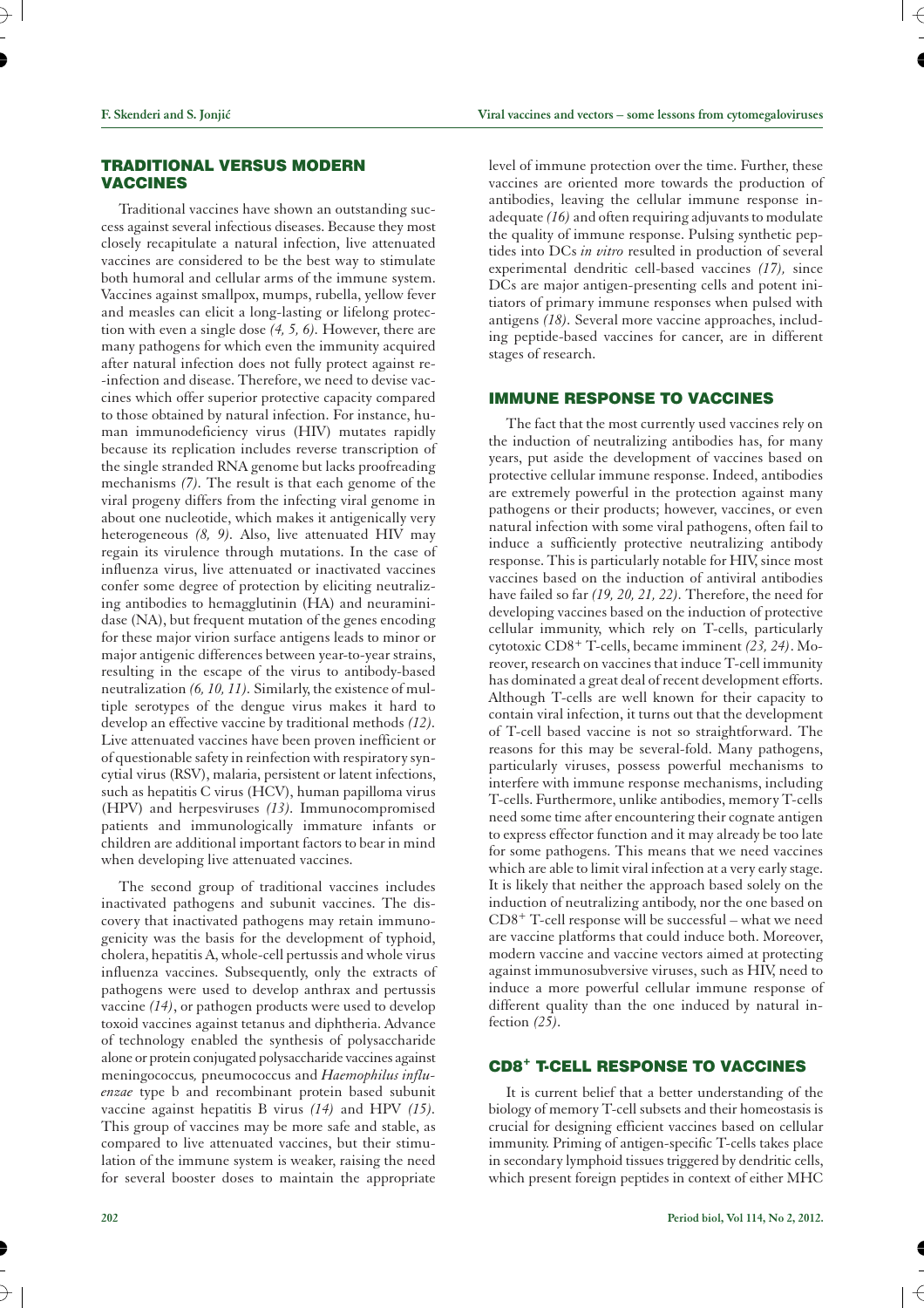class I, or class II antigens*(26).*This leads to the expansion of antigen-specific T-cells and their differentiation and maturation to antigen-specific effector T-cells, which disseminate to non-lymphoid tissues and control infection. Upon clearance of infection, the frequency of these cells contracts, leaving memory T-cells which enable more efficient recall response to cognate antigen and protection against reinfection *(27)*. Keeping in mind that CD8+ T-cells control viral infection by recognition of foreign peptides, presented in context of MHC class I molecules on infected cells, and that CD8+ cells can see several peptides of the same pathogen, or even of the same protein, the chances that the virus will escape  $CD8<sup>+</sup>$  recognition are smaller than the viral escape from neutralizing antibodies. In addition, unlike antibodies which are neutralizing only when they recognize surface viral proteins, CD8+ T-cells can recognize foreign peptides derived from any viral protein, including non-structural proteins *(28, 29).* The only way for the viruses to avoid such a powerful recognition mechanism is through interference with antigen processing and presentation, which is indeed the nature of many immunosubversive viruses*(30).*The above mentioned characteristic of CD8+ T-cells as effector cells can be exploited for designing preventive CD8+ T-cell vaccines. In addition, we now know that CD8+ T-cell response can be modulated by means of innate immune response *(30).* Therefore, when designing vaccines based on CD8<sup>+</sup> cell response, one has to bear in mind not only the viral immunoevasion mechanisms, but also the capacity of innate immune system to modulate CD8+ T-cell response.

Memory CD8+ T-cells are roughly divided into two major subsets, based on the differential expression of homing receptors: central memory  $CD8^+$  T-cells (T<sub>CM</sub>), which express CD62L and CCR7, and effector memory  $CD8^+$  T-cells  $(T_{EM})$ , lacking those two markers (31). While  $T_{CM}$  travel through secondary lymphoid tissues and blood, representing long-lived memory cells with high proliferative capacity upon restimulation,  $T_{EM}$ re-circulate through the nonlymphoid tissues where they may be directly involved in virus control *(31).* We now know that the cellular distribution and frequency of these memory cell subsets may be essential for the efficacy of immune response after challenge infection, but the mechanisms which are involved in the differentiation and maintenance of these subsets are still the subject of intensive research in the field *(25, 32, 33).* Keeping in mind that  $CD8^+$  T<sub>EM</sub> have a potentially better chance to contain infection at its initial site (e.g. muscosa), one can speculate that successful vaccines for such pathogens need to favour the induction of this type of memory T-cells (see below).

#### **VACCINE VECTORS**

Vectors are delivery systems that usually derive from pathogens and deliver foreign genes to express the antigens *in situ (6).* Plasmid DNA, RNA and modified viruses or bacteria can be used to deliver the antigen coding information to the organism. For instance, DNA, RNA and oligonucleotides are easily delivered into the cells *in vitro* by means of transfection for recombinant protein expression or regulation of gene expression. There have been several methods explored to increase the potency of these vaccines, such as co-transfection with non-coding bacterial plasmid containing CpG motifs, thus stimulating Toll-like receptor 9 (TLR9) and attracting the cells of innate immunity *(34, 35)*, changing the promoters to increase the gene expression *(36)*, or co-expressing of cytokines and other immunomodulatory molecules. The exciting research in this field has already resulted in several vaccines approved for use in animals, and many open clinical trials in phases I to III, exploring this approach in the prevention or therapy of, not only infectious, but also cardiovascular and neurological diseases and cancer [reviewed in *(37)*].

Bacterial vectors can also be used to deliver plasmids or protein antigens expressed within them *in vivo*. Both approaches have been evaluated in different studies and have shown controversial results *(38).* Amongst the most used bacterial vectors in research are Salmonella, Mycobacteria and Listeria. Invasive bacteria, such as *Listeria monocytogenes* and *Shigella spp*., are able to replicate within the cytoplasm of mammalian cells. Upon lysis, the bacterial content can be released directly into the cytosol of infected cells, providing access to the MHC class I presentation pathway *(39)*. Attenuated and modified for vaccine purposes, bacteria may enter the organism in their natural manner, stimulating diverse immune responses (systemic and mucosal), and, if located intracellularly, deliver the gene or protein to APCs.

#### **VIRAL VECTORS**

The characteristic of viral vectors, such as their cell tropism, capacity for carrying heterologous genetic material, quantity of expression of heterologous genes, ability to induce diverse immune response and persistence in host, are some of the factors influencing the selection of a particular viral vector to its specific application. Viruses have evolved highly effective mechanisms for entering the cells and using their machinery for the expression of viral proteins *(40, 41).* This property has made them very attractive as transporters of the genes of interest into the cell. Advances in molecular biology have made possible the modification of the viral genome, rendering viruses highly attenuated or replication-deficient (i.e. safe) and, at the same time, capable of infecting the cell and delivering the genetic material. Viral vectors offer many advantages compared to traditional vaccines, including robust antibody response, but, more importantly, they activate both  $CD8<sup>+</sup>$  and  $CD4<sup>+</sup>$  T-cell response that is essential for control of intracellular pathogens and cancer *(42).* Additionally, by using viral vectors, immune response can be focused on a particular protein, or even epitope, conserved between different strains of pathogens, making them useful for creating universal heterosubtypic vaccines (e.g. for Influenza) *(43, 44).* However, viral vectors may have several weaknesses. First of all, attenuated viruses may gain virulence *in vivo*,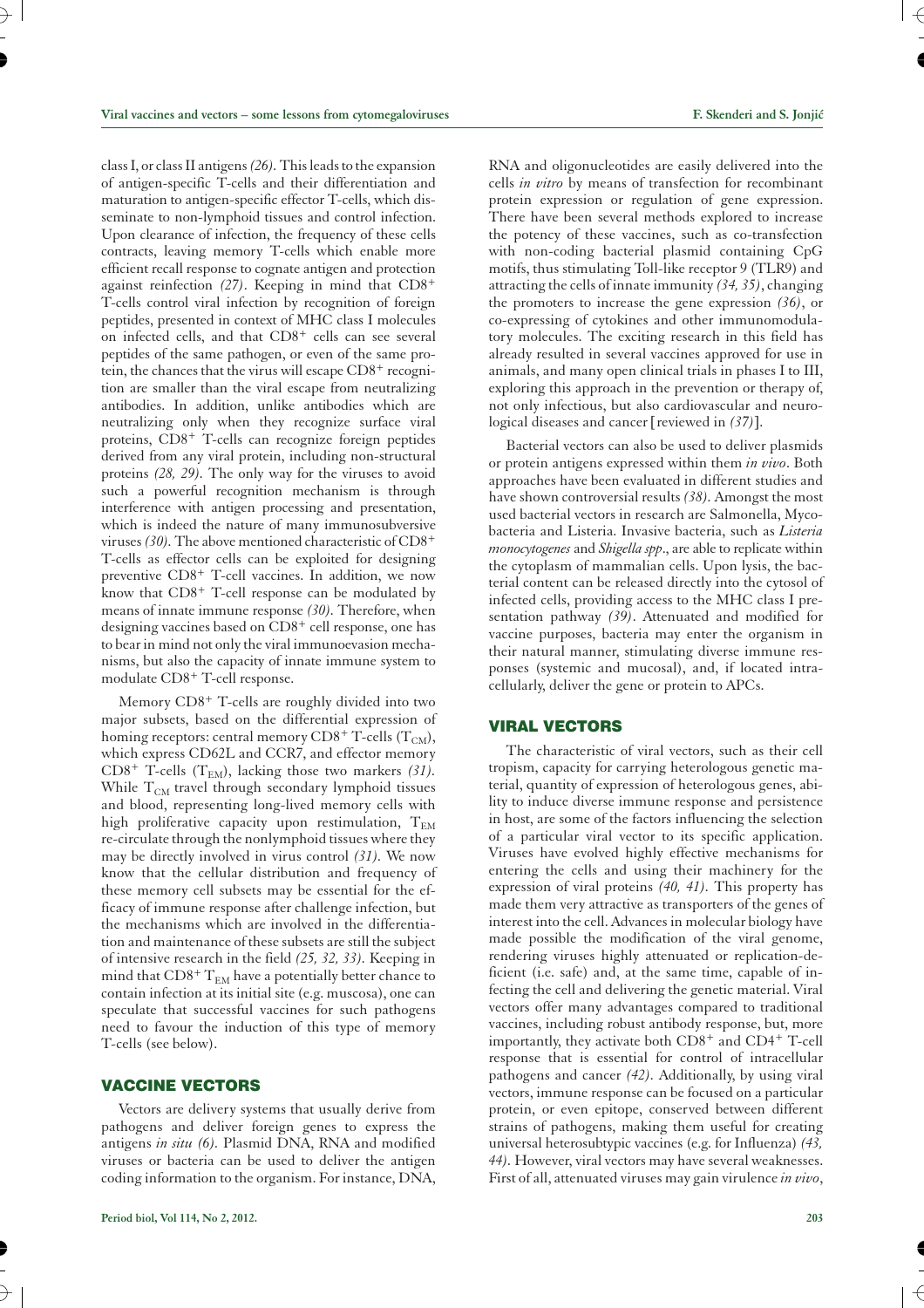making the vaccine vector unsafe. Secondly, these vectors may also recombine with endogenous viruses and gain their virulence. Under the selective pressure imposed by the immune system, viruses may mutate or delete the inserted foreign genes and lose antigenicity. Pre-existing immunity against viruses that commonly infect the human population can be a major problem. This is particularly the case for adenovirus vectors, and also for herpesvirus vectors. Many efforts to overcome the problem of pre-existing immunity are underway, including the development of different serotypes of viral vectors as well as the better design of prime-boost approaches.

The list of recombinant virus vectors that have been tested for vaccines is extensive and includes adenoviruses, adeno-associated viruses, vesicular stomatitis virus, polio virus, etc. One should not forget pox viruses, which have the longest use in human history, since the vaccination with vaccinia virus resulted in the eradication of smallpox. In addition to adenovirus vectors, several members of the pox virus family are currently under evaluation as vaccine vectors *(41).*

Despite many disappointing outcomes in attempts to generate an efficient HIV vaccine *(45, 46),* a recent trial in Thailand, using prime-boost regimen consisting of Canary pox vector (Alvac-HIV, Sanofi Pasteur), followed by GP120 in Alum (AIDSVAX B/E Global Solutions for Infectious Diseases) clearly demonstrated the positive effect with regard to preventing HIV infection in the population at risk *(47).* Curiously, and in contrast to what was expected, the data failed to provide any evidence that protection was mediated through CD8<sup>+</sup> response, although the pox virus as a vector is clearly a good inducer of these cells.

## **HERPESVIRUSES – VACCINES AND VECTORS**

Herpesviruses are a large family of DNA viruses, among which eight can cause diseases in humans, particularly in children and in immunocompromised individuals. Herpesviruses can be subdivided into the  $\alpha$ -,  $\beta$ or  $\gamma$ - subfamilies based on their biological and sequence characteristics, but they share common features such as the establishment of persistence and latency in specific cell types, and the ability to cause lytic infection in permissive cells *(48).*

Persistence in host and intermittent reactivation are key features of the herpesvirus infections. These features, however, in the context of viral vectors, may translate to periodic antigenic restimulation, which is highly desired for the induction and maintenance of effector T-cell response. The development of vaccines against herpesviruses has major public health significance. A range of vaccine platforms, has been used thanks to the major advances in molecular biology and genetic engineering *(49)*. Varicella-zoster virus *(*VZV), and herpes- simplex virus (HSV) have also been extensively researched as vectors for vaccines against HIV *(50, 51, 52, 53, 54)*, and several other pathogens *(55, 56, 57).*

In spite of the outstanding properties of herpesviruses to induce potent immune response, including the response to vectored antigens, one should keep in mind that the use of live persistent viruses bears the risk of recombination of attenuated herpesvirus vaccine or vaccine vectors and the restoration of virulence, as recently demonstrated for laryngotracheitis herpesvirus *(58).* Yet, a large proportion of herpesvirus genomes are occupied by non-essential genes encoding viral immunoevasins and other genes involved in interaction with host cells. Deletion of these genes usually does not compromise virus growth *in vitro*, but, alternatively, results in strong attenuation *in vivo (59, 60)*. Thus, it is unlikely that such deletion mutant viruses could easily recombine to regain the virulence. In addition, as will be discussed below, further manipulation with herpesviral genome, such as insertion of genes encoding ligands for various immune receptors, should make such a vector extremely sensitive to immune control *(61).* We assume that, in spite of the obvious resistance of regulatory agencies to approve live recombinant persistent viruses as vaccine vectors, accumulated data point out that many of them may reach the highest level of safety standards. The use of recombinant viruses, such as a CMV vaccine and CMV-based vaccine vector, will be discussed further in the text.

#### **CMV VACCINES**

The Committee for Vaccine Development at the Institute of Medicine (The National Academies, Washington DC) ranked human cytomegalovirus (HCMV) vaccine, aimed to prevent congenital HCMV infection, among the candidate vaccines of the highest priority *(62).* In order to design any successful vaccine, vaccines against persistent viruses in particular, it is essential to understand its biology and the immune response mechanisms involved in its control. Human cytomegalovirus (HCMV) is ubiquitous in humans, with seroprevalence rates from 50 to 90%. After primary infection, the immune response effectively terminates virus replication. However, the clearance of the viral genome is not achieved, and HCMV establishes a lifelong latency with periodic reactivation and virus shedding *(63)*. While HCMV infection is readily controlled in an immunocompetent host, the virus displays its severe pathogenic potential when immune control is impaired. Although there is sound basis to believe that vaccination may ameliorate HCMV infection or disease in some high-risk populations, any vaccine approach must take into account different clinical situations.

The components of innate immunity, particularly the natural killer (NK) cells, are considered important for early virus control, but components of specific immune response are needed for termination of productive infection and establishment of latency *(64).* Among them, CD8+ T-cells play a major role in the control of primary CMV infection, whereas antiviral antibodies are responsible for virus neutralization after the reactivation from latency *(65, 66, 67, 68).* Notably, CD8+ T-cells specific for mouse CMV (MCMV) have been shown to slowly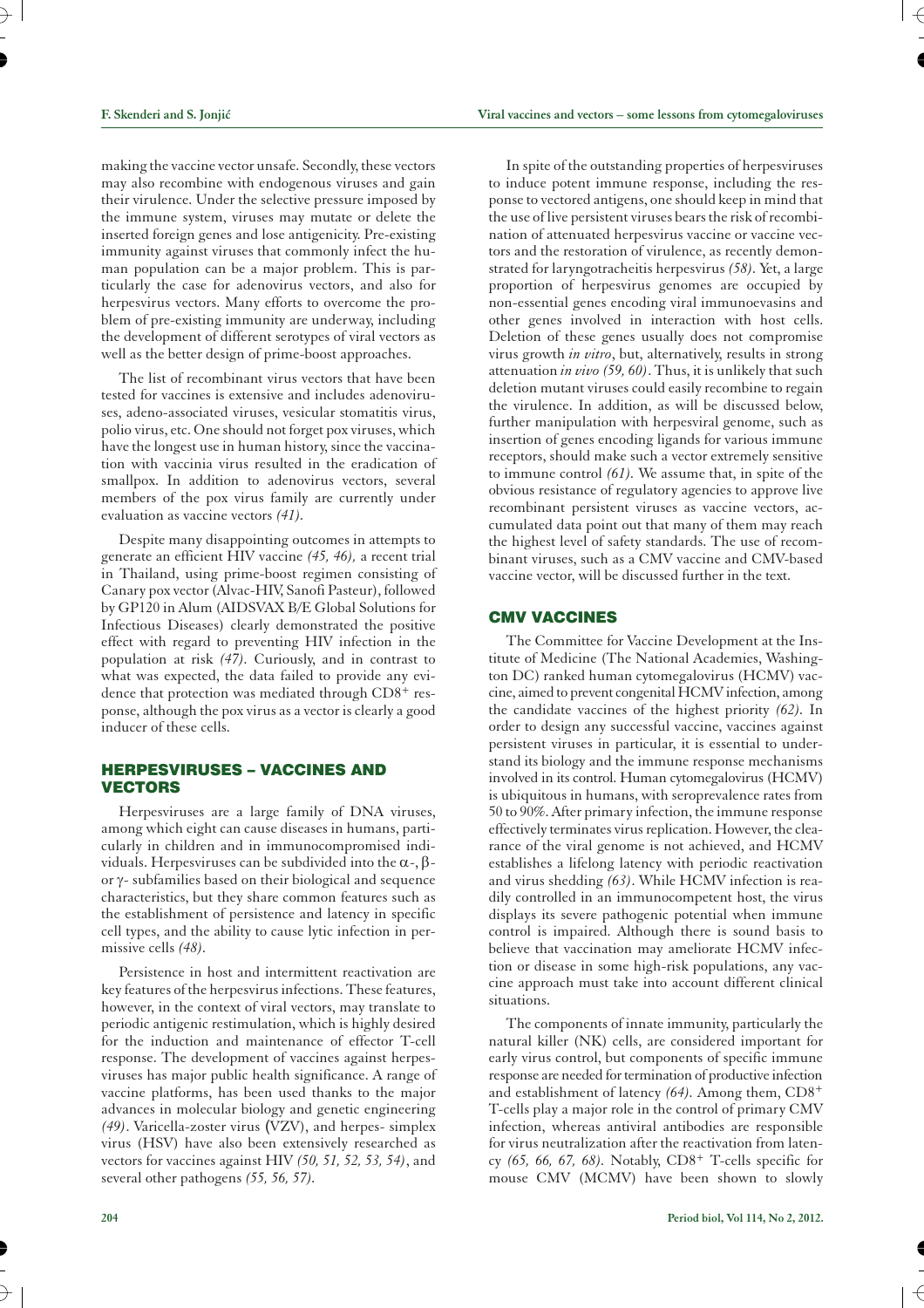accumulate after the primary infection has been resolved *(69, 70)*. The protective capacity was associated with the emergence of epitope-specific  $CD8^+$  T<sub>EM</sub> cells, which provide long-term protection and apparently undergo continuous activation and proliferation. The expansion of the memory pool of CD8<sup>+</sup> (and CD4<sup>+</sup>) T-cells specific to HCMV *(71)* was also described. Altogether, any attempt to prevent or ameliorate the primary CMV infection should bear in mind the key role of both innate and acquired cellular immune control whereas the quality of antiviral antibody response determines the ability of the host to limit virus spread after reactivation and re-infection. Another hallmark of all CMVs is the presence of a large range of so-called 'immune evasion' genes, targeting the host immune response, whose function may influence the success of the vaccine itself. Numerous studies using viral mutants, carrying targeted deletions in regions of CMV containing immunoevasive genes, have demonstrated their importance as virulence factors *in vivo (72).*

A number of CMV vaccine strategies have been developed, including: protein vaccines, DNA vaccine, peptide vaccines, dense bodies' vaccines, virally vectored vaccines and live attenuated vaccines *(73, 74, 75)*. Unlike subunit vaccines, which induce immunity to selected viral antigens, live virus vaccines elicit an immune response which mimics natural immunity and provides broader protection. The use of live virus vaccines, however, carries the risk of reactivation of the vaccine strain in immunocompromised patients, unless such vaccine virus is susceptible to residual immune control preserved after immunosuppression. For instance, if some components of innate immunity are preserved after immunosuppression (e.g., NK cells) and the vaccine virus is sensitive to them, one would expect that any recurrence of the vaccine virus would be controlled. One such pre-clinical approach to generate immunogenic, yet safe, live vaccine is the deletion of viral genes that subvert host immune response *(59, 76)*. Another approach would be the insertion of ligands, for activating receptors on immune cells, into the CMV genome (Figure 1). We



**Figure 1.** *Despite profoundly attenuated replication in vivo and reduced antigenic load as compared to the WT MCMV, recombinant virus expressing NKG2D ligand RAE-1<sup>g</sup> instead of its viral inhibitor m152 efficiently primes and maintains virus-specific CD8+ T cell response. Naive CD8+ <sup>T</sup> cells require engagement of TCR by MHC-I molecules on antigen presenting cells (APCs) in order to be activated. (A) MCMV has evolved several mechanisms for evading the immune system and thus escaping the virusclearance. Wild-type MCMV (WT MCMV) downregulates MHC class I and co-stimulatory molecules from the surface of infected APCs and reduces their capacity for direct T cell priming. Consequently, the cross-priming becomes the dominant mechanism in generation of specific CD8+ cells following WT MCMV infection. However, infection with MCMV mutants lacking MHC class I evasion genes (e.g., m152) and other immunoevasins or mutants possessing insertion of genes encoding cellular ligands for activating receptors (e.g., RAE-1g) may improve not only virus control but also T cell/APCs interaction and CD8+ T cell priming. Accordingly, despite profoundly attenuated replication in vivo and reduced antigenic load as compared to the WT MCMV, RAE-1gMCMV efficiently primes and maintains virus-specific CD8+ T cell response (61, 85). (B) Similar to WT MCMV infection, T cell induced by RAE-1gMCMV is of dominantly of TEM phenotype.*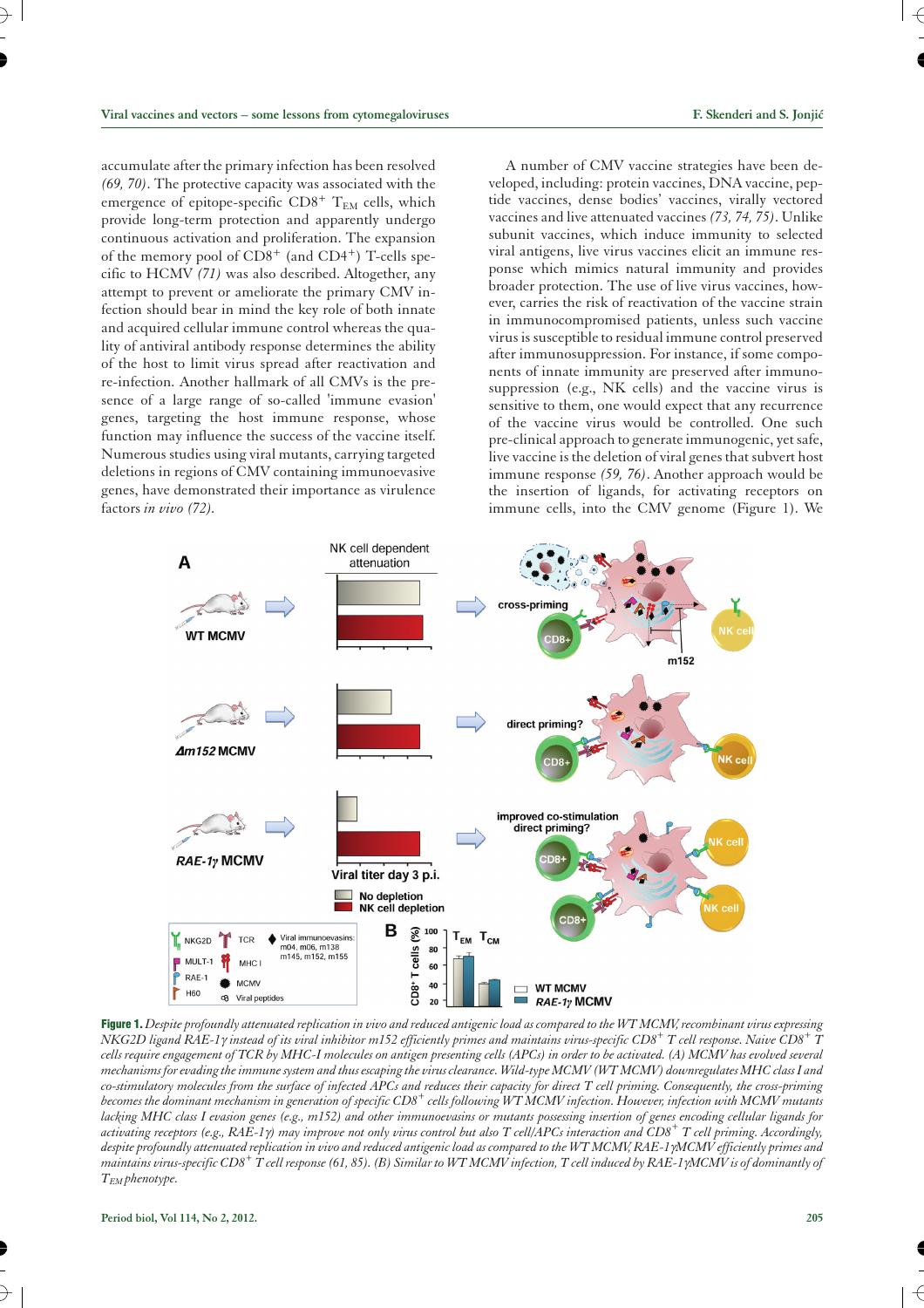have recently combined these approaches, designing an experimental CMV vaccine encoding ligand for NKG2D receptor, and demonstrated excellent characteristics of such virus *(61)*. In fact, the idea was to create an experimental CMV vaccine, extremely sensitive to control by NK cells, but at the same time, able to prime and maintain robust virus-specific response. Such an idea has been somewhat against the current dogma, since it is believed that the intensity of virus replication and antigenic load positively influences ongoing immune response *(64, 77).* To achieve both, strong attenuation and potent antiviral response, we inserted Rae-1 $\gamma$ , the cellular ligand for the NKG2D receptor, in place of its viral inhibitor. Thus, the obtained recombinant virus was able to activate NK cells via NKG2D and circumvent all other immunoevasion mechanisms. At the same time, the priming of the antiviral T-cell response was equal to, or even higher, than in mice infected with the WT MCMV strain.

The powerful immune response was probably a consequence of NKG2D co-stimulation, since this receptor plays a co-stimulatory function on CD8<sup>+</sup> cells. Moreover, we have shown that the vaccination of female mice before pregnancy results in the induction of an antiviral antibody response which, after transplacental transfer, can protect newborn mice from lethal MCMV infection. The two other features of such recombinant vaccine are worth mentioning. Firstly, it is attenuated even in mice lacking a receptor for type I interferons (IFNAR k.o. mice), or mice immunosuppresed by sublethal gamma irradiation, which are otherwise extremely susceptible to this virus. Secondly, since such a virus is under stringent selective pressure by NK cells *in vivo*, one would expect the viral escape from NK cell control by mutation or deletion of Rae-1 transgene. Surprisingly, unlike in the case of the m157 gene, which is subject to numerous mutations and deletions when the virus is exposed to NK cells expressing Ly49H receptor *(78),* the gene encoding Rae-1, expressed in MCMV, remained completely intact, even when reactivated several months after infection. Altogether, the work by Slavuljica and colleagues nicely demonstrates that one can design a CMV vaccine or CMV-based vaccine vector which does not cause disease, even in immunologically immature and immunodeficient hosts, but is at the same time able to induce strong antiviral immunity. Based on the results presented above, one can predict that a similar virus could serve as an excellent vaccine vector *(79).*

## **CMV-BASED VACCINE VECTORS**

As mentioned above, CMVs are excellent inducers of virus-specific CD8+ T-cell response, in spite of the numerous immunoevasion mechanisms aimed to compromise antigen presentation in context of MHC class I molecules *(80).* Indeed, a recent study demonstrates the ability of MCMV-based vaccine vector expressing CD8 epitope of Ebola virus nucleoprotein to protect against challenge infection with this virus *(81)*. The ability of attenuated recombinant CMVs to induce and maintain

robust immune response was most likely the reason for efforts in preclinical studies aimed at developing an HIV vaccine, based on CMV as a vector. Hansen and co- -workers used rhesus macaques injected with rhesus CMV (RhCMV) expressing simian immunodeficiency virus (SIV) genes, and tested its capacity to induce SIV- -specific CD8+ T-cells (Figure 2). Indeed, they were the first to demonstrate that majority of animals vaccinated with the RhCMV/SIV recombinant virus, expressing multiple SIV proteins, could resist progressive infection following repeated SIV administration via an intrarectal route *(82).* Next, they showed that this CMV-based vaccination preferentially induces CD8+ T-cells of effector memory phenotype, which should therefore be able to restrict SIV replication on the site of infection. Moreover, they compared the vaccination with RhCMV/SIV recombinant virus to the conventional recombinant adenovirus vaccine that predominantly induces central memory T-cells *(83).* The obtained results were very encouraging



According to Hansen et al. Nature. 2011

**Figure 2.** *RhCMV vectors expressing SIV genes induce a strong and protective effector- memory T cell response in rhesus macaques. Three different vaccination protocols which included RhCMV-SIV, Ad5-SIV vectors and plasmids with SIV genes, were recently compared by Hansen* et al. (83)*. The first group of animals received RhCMV-SIV vector alone; the second group was primed with RhCMV-SIV vector and boosted with Ad5-SIV vector, while the third group was primed with plasmids containing SIV genes and boosted with Ad5-SIV vector. The effects of various vaccine approaches with respect to T cell response and virus control after challenge infection with highly pathogenic SIV are schematically displayed.*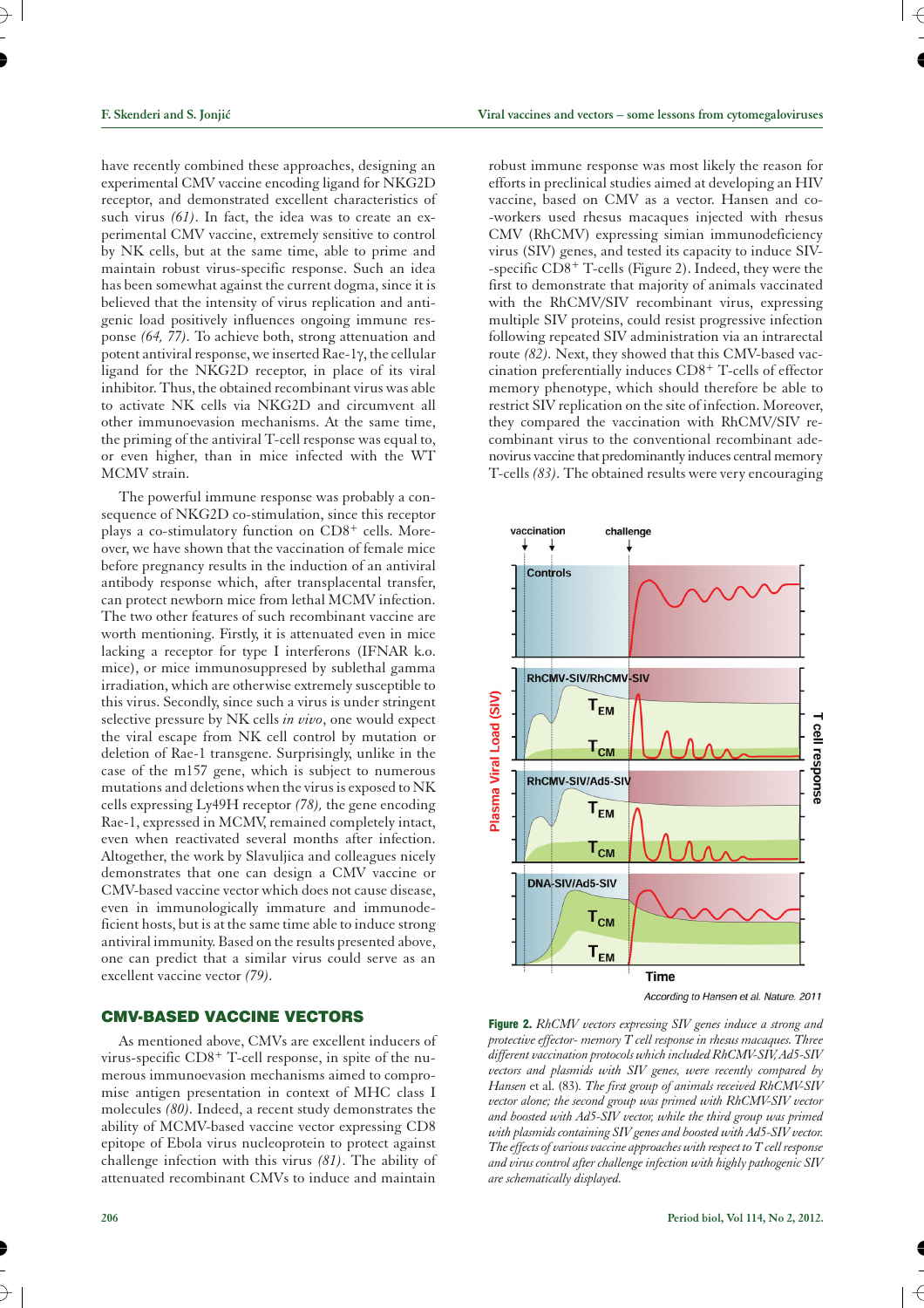with regard to the potential of generating HIV vaccine using similar approach and HCMV as a vector. Namely, the repeated rectal challenge infections of primed animals with SIV showed a remarkable protection in majority of animals challenged with transient SIV viremia followed by decrease in virus load. Additionally, periodic SIV reactivation was also less frequent over the time, which is in stark contrast to the course of persistent SIV infection and high level of virus replication in unvaccinated macaques. The efficacy of this vaccine approach as compared to others, which are also able to induce CD8+ T-cells, is likely to be related to the ability of RhCMV/SIV vector to induce effector memory CD8+ T-cells which became resident in mucosal tissue. This close proximity of memory CD8+ cells to the site of SIV infection seems to be essential for early containment of SIV infection, which was not the case with vaccines unable to induce effector memory CD8+ T-cells in mucosal tissue. Altogether, the above mentioned studies demonstrated that CMV-based vaccine vector can be used to induce the protective T-cell response which is able to contain SIV infection. Therefore, these studies indeed shed the new light on the development of preventive HIV vaccine by using persistent herpes viral vectors *(84).*

## **CONCLUDING REMARKS**

Recent developments in the use of viruses as vaccine vectors have been enhanced by expanding knowledge of immunology and viral biology. It is current dogma that the optimal vaccine platform should induce both cellular and humoral immune response. It is well established that live attenuated virus vaccines and vectors still represent the best inducers not only of cellular immunity, but also of antibody response. As there are a large number of pathogens for which even the immunity acquired after natural infection does not fully protect against re- -infection and disease, we need to devise vaccines which offer superior protective capacity compared to those obtained by natural infection. At present, a wide range of viruses, replication competent and attenuated, are under development as vaccine vectors for human use. Several preclinical studies on animal models, including non- -human primates, indicate the capacity of these persistent herpesvirus vectors to elicit and maintain potent memory T and B cell response. Several sets of data indicate that, by deleting various herpesviral immunoevasion genes and/or by inserting cellular ligands for activating immune receptors, one can create vectors that can induce robust protective immunity in spite of dramatic attenuation. We believe that similar platforms can be used in the development of vaccination strategies against multiple human pathogens.

#### **REFERENCES**

- 1. BREMAN J G, ARITA I 1980 The confirmation and maintenance of smallpox eradication. *N Engl J Med 303:* 1263-1273
- 2. SALLUSTO F, LANZAVECCHIA A, ARAKI K, AHMED R 2010 From vaccines to memory and back. *Immunity 33***:** 451-463
- 3. PULENDRAN B, AHMED R 2011 Immunological mechanisms of vaccination. *Nat Immunol 12***:** 509-517
- 4. CARTER H, and CAMPBELL H 1993 Rational use of measles, mumps and rubella (MMR) vaccine. *Drugs 45***:** 677-683
- 5. ELLNER P D 1998 Smallpox: gone but not forgotten. *Infection 26***:** 263-269
- 6. LIU M A 2010 Immunologic basis of vaccine vectors. *Immunity 33***:** 504-515
- 7. LETVIN N L 2006 Progress and obstacles in the development of an AIDS vaccine. *Nat Rev Immunol 6***:** 930-939
- 8. MALIM M H, EMERMAN M 2001 HIV-1 sequence variation: drift, shift, and attenuation. *Cell 104***:** 469-472
- 9. JOHNSTON M I, FAUCI A S 2007 An HIV vaccine—evolving concepts. *N Engl J Med 356***:** 2073-2081
- 10. HUBBY B, TALARICO T, MAUGHAN M, REAP E A, BER-GLUND P, KAMRUD K I, COPP L, LEWIS W, CECIL C, NOR-BERG P, WAGNER J, WATSON A, NEGRI S, BURNETT B K, GRAHAM A, SMITH J F, CHULAY J D 2007 Development and preclinical evaluation of an alphavirus replicon vaccine for influenza. *Vaccine 25***:** 8180-8189
- 11. LAMBE T 2012 Novel viral vectored vaccines for the prevention of influenza. *Mol Med*.
- 12. THOMAS S J, ENDY T P 2011 Critical issues in dengue vaccine development. *Curr Opin Infect Dis 24***:** 442-450
- 13. AHLERS J D, BELYAKOV I M 2010 Memories that last forever: strategies for optimizing vaccine T-cell memory. *Blood 115***:** 1678- -1689
- 14. PLOTKIN S A 2003 Vaccines, vaccination, and vaccinology. *J Infect Dis 187***:** 1349-1359
- 15. PAAVONEN J, NAUD P, SALMERON J, WHEELER C M, CHOW S N, APTER D, KITCHENER H, CASTELLSAGUE X, TEI-XEIRA J C, SKINNER S R, HEDRICK J, JAISAMRARN U, LIMSON G, GARLAND S, SZAREWSKI A, ROMANOWSKI B, AOKI F Y, SCHWARZ T F, POPPE W A, BOSCH F X, JENKINS D, HARDT K, ZAHAF T, DESCAMPS D, STRUYF F, LEHTINEN M, DUBIN G 2009 Efficacy of human papillomavirus (HPV)-16/18 AS04-adjuvanted vaccine against cervical infection and precancer caused by oncogenic HPV types (PATRICIA): final analysis of a double-blind, randomised study in young women.*Lancet 374***:** 301-314
- 16. PLOTKIN S A 2008 Vaccines: correlates of vaccine-induced immunity. *Clin Infect Dis 47***:** 401-409
- 17. GRIGOLEIT G U, KAPP M, HEBART H, FICK K, BECK R, JAHN G, EINSELE H 2007 Dendritic cell vaccination in allogeneic stem cell recipients: induction of human cytomegalovirus (HCMV) specific cytotoxic T lymphocyte responses even in patients receiving a transplant from an HCMV-seronegative donor. *J Infect Dis 196***:** 699-704
- 18. BROSSART P, WIRTHS S, STUHLER G, REICHARDT V L, KANZ L, BRUGGER W 2000 Induction of cytotoxic T-lymphocyte responses in vivo after vaccinations with peptide-pulsed dendritic cells. *Blood 96***:** 3102-3108
- 19. FLYNN N M, FORTHAL D N, HARRO C D, JUDSON F N, MAYER K H, PARA M F 2005 Placebo-controlled phase 3 trial of a recombinant glycoprotein 120 vaccine to prevent HIV-1 infection. *J Infect Dis 191***:** 654-665
- 20. PITISUTTITHUM P, GILBERT P, GURWITH M, HEYWARD W, MARTIN M, VAN GRIENSVEN F, HU D, TAPPERO J W, CHOOPANYA K 2006 Randomized, double-blind, placebo-controlled efficacy trial of a bivalent recombinant glycoprotein 120 HIV-1 vaccine among injection drug users in Bangkok, Thailand. *J Infect Dis 194***:**1661-1671
- 21. GIRARD M P, PLOTKIN S A 2012 HIV vaccine development at the turn of the 21st century. *Curr Opin HIV AIDS 7***:** 4-9
- 22. REYNOLDS M R, WEILER A M, PIASKOWSKI S M, PIATAK M, JR., ROBERTSON H T, ALLISON D B, BETT A J, CASI-MIRO D R, SHIVER J W, WILSON N A, LIFSON J D, KOFF W C, WATKINS D I A trivalent recombinant Ad5 gag/pol/nef vaccine fails to protect rhesus macaques from infection or control virus replication after a limiting-dose heterologous SIV challenge. *Vaccine 30***:** 4465-4475
- 23. MCMICHAEL A J, GOTCH F M, NOBLE G R, BEARE P A 1983 Cytotoxic T-cell immunity to influenza. *N Engl J Med 309***:** 13-17
- 24. MCMICHAEL A J 2006 HIV vaccines. *Annu Rev Immunol 24***:** 227-255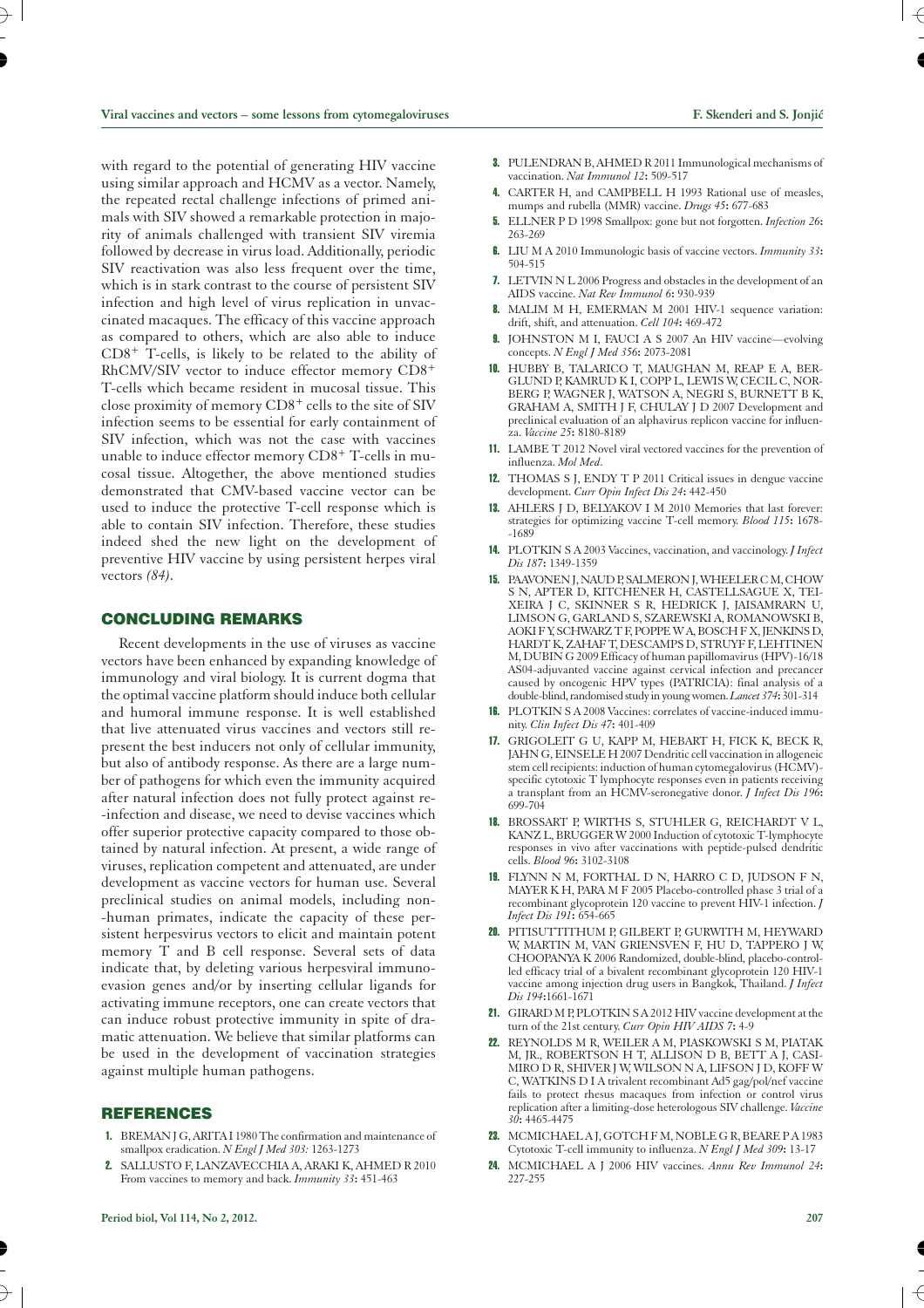- 25. MASOPUST D 2009 Developing an HIV cytotoxic T-lymphocyte vaccine: issues of CD8 T-cell quantity, quality and location. *J Intern Med 265***:** 125-137
- 26. STEINMAN R M, HEMMI H 2006 Dendritic cells: translating innate to adaptive immunity.*Curr Top Microbiol Immunol 311***:** 17-58
- 27. GOURLEY T S, WHERRY E J, MASOPUST D, AHMED R 2004 Generation and maintenance of immunological memory. *Semin Immunol 16***:** 323-333
- 28. FRUH K, AHN K, PETERSON P A 1997 Inhibition of MHC class I antigen presentation by viral proteins. *J Mol Med (Berl) 75***:** 18-27
- 29. DEL VAL M, IBORRA S, RAMOS M, LAZARO S Generation of MHC class I ligands in the secretory and vesicular pathways. *Cell Mol Life Sci 68***:** 1543-1552
- 30. BABIC M, KRMPOTIC A, JONJIC S 2011 All is fair in virus-host interactions: NK cells and cytomegalovirus. *Trends Mol Med 17***:** 677-685
- 31. SALLUSTO F, GEGINAT J, LANZAVECCHIA A 2004 Central memory and effector memory T cell subsets: function, generation, and maintenance. *Annu Rev Immunol 22***:** 745-763
- 32. WHERRY E J, TEICHGRABER V, BECKER T C, MASOPUST D, KAECH S M, ANTIA R, VON ANDRIAN U H, AHMED R 2003 Lineage relationship and protective immunity of memory CD8 T cell subsets. *Nat Immunol 4***:** 225-234
- 33. SALLUSTO F, LANZAVECCHIA A, ARAKI K, AHMED R From vaccines to memory and back. *Immunity 33***:** 451-463
- 34. SATO Y, ROMAN M, TIGHE H, LEE D, CORR M, NGUYEN M D, SILVERMAN G J, LOTZ M, CARSON D A, RAZ E 1996 Immunostimulatory DNA sequences necessary for effective intradermal gene immunization. *Science 273***:** 352-354
- 35. HEMMI H, TAKEUCHI O, KAWAI T, KAISHO T, SATO S, SANJO H, MATSUMOTO M, HOSHINO K, WAGNER H, TA-KEDA K, and AKIRA S 2000 A Toll-like receptor recognizes bacterial DNA. *Nature 408***:** 740-745
- 36. WILLIAMS J A, CARNES A E, HODGSON C P 2009 Plasmid DNA vaccine vector design: impact on efficacy, safety and upstream production. *Biotechnol Adv 27***:** 353-370
- 37. KUTZLER M A, WEINER D B 2008 DNA vaccines: ready for prime time? *Nat Rev Genet 9***:** 776-788
- GAHAN M E, WEBSTER D E, WESSELINGH S L, STRUG-NELL R A, and YANG J 2009 Bacterial antigen expression is an important component in inducing an immune response to orally administered Salmonella-delivered DNA vaccines. *PLoS One 4***:** e6062
- 39. BRUHN K W, CRAFT N, MILLER J F 2007 Listeria as a vaccine vector. *Microbes Infect 9***:** 1226-1235
- BRAVE A, LJUNGBERG K, WAHREN B, LIU M A 2007 Vaccine delivery methods using viral vectors. *Mol Pharm 4***:** 18-32
- 41. ROLLIER C S, REYES-SANDOVAL A, COTTINGHAM M G, EWER K, HILL A V 2011 Viral vectors as vaccine platforms: deployment in sight. *Curr Opin Immunol 23***:** 377-382
- 42. LIU M A 2010 Gene-based vaccines: Recent developments. *Curr Opin Mol Ther 12***:** 86-93
- 43. OSTERHAUS A, FOUCHIER R, RIMMELZWAAN G 2011 Towards universal influenza vaccines? *Philos Trans R Soc Lond B Biol Sci 366***:** 2766-2773
- 44. BERTHOUD T K, HAMILL M, LILLIE P J, HWENDA L, COLLINS K A, EWER K J, MILICIC A, POYNTZ H C, LAMBE T, FLETCHER H A, HILL A V, GILBERT S C 2011 Potent CD8+ T-cell immunogenicity in humans of a novel heterosubtypic influenza A vaccine, MVA-NP+M1. *Clin Infect Dis 52***:** 1-7
- **45.** SEKALY R P 2008 The failed HIV Merck vaccine study: a step back or a launching point for future vaccine development? *J Exp Med 205***:** 7-12
- **46.** KAISER J 2008 AIDS research. Review of vaccine failure prompts a return to basics. *Science 320***:** 30-31
- 47. RERKS-NGARM S, PITISUTTITHUM P, NITAYAPHAN S, KAE-WKUNGWAL J, CHIU J, PARIS R, PREMSRI N, NAMWAT C, DE SOUZA M, ADAMS E, BENENSON M, GURUNATHAN S, TARTAGLIA J, MCNEIL J G, FRANCIS D P, STABLEIN D, BIRX D L, CHUNSUTTIWAT S, KHAMBOONRUANG C, THONGCHAROEN P, ROBB M L, MICHAEL N L, KUNASOL P, KIM J H 2009 Vaccination with ALVAC and AIDSVAX to prevent HIV-1 infection in Thailand. *N Engl J Med 361***:** 2209-2220
- 48. PALUDAN S R, BOWIE A G, HORAN K A, FITZGERALD K A 2011 Recognition of herpesviruses by the innate immune system. *Nat Rev Immunol 11***:** 143-154
- 49. HERR W, PLACHTER B 2009 Cytomegalovirus and varicella- -zoster virus vaccines in hematopoietic stem cell transplantation. *Expert Rev Vaccines 8***:** 999-1021
- 50. WILLER D O, AMBAGALA A P, PILON R, CHAN J K, FOUR-NIER J, BROOKS J, SANDSTROM P, MACDONALD K S 2012 Experimental infection of Cynomolgus Macaques (Macaca fascicularis) with human varicella-zoster virus. *J Virol 86***:** 3626-3634
- 51. TRAINA-DORGE V, PAHAR B, MARX P, KISSINGER P, MON-TEFIORI D, OU Y, GRAY W L 2010 Recombinant varicella vaccines induce neutralizing antibodies and cellular immune responses to SIV and reduce viral loads in immunized rhesus macaques. *Vaccine 28***:** 6483-6490
- 52. STAPRANS S I, BARRY A P, SILVESTRI G, SAFRIT J T, KOZYR N, SUMPTER B, NGUYEN H, MCCLURE H, MONTEFIORI D, COHEN J I, FEINBERG M B 2004 Enhanced SIV replication and accelerated progression to AIDS in macaques primed to mount a CD4 T cell response to the SIV envelope protein. *Proc Natl Acad Sci U S A 101***:** 13026-13031
- 53. WATANABE D, BROCKMAN M A, NDUNG'U T, MATHEWS L, LUCAS W T, MURPHY C G, FELBER B K, PAVLAKIS G N, DELUCA N A, KNIPE D M 2007 Properties of a herpes simplex virus multiple immediate-early gene-deleted recombinant as a vaccine vector. *Virology 357:* 186-198
- 54. LIU X, BROBERG E, WATANABE D, DUDEK T, DELUCA N, and KNIPE D M 2009 Genetic engineering of a modified herpes simplex virus 1 vaccine vector. *Vaccine 27***:** 2760-2767
- 55. MANSERVIGI R, ARGNANI R, MARCONI P 2010 HSV Recombinant Vectors for Gene Therapy. *Open Virol J 4***:** 123-156
- CASSADY K A, PARKER J N 2010 Herpesvirus vectors for therapy of brain tumors. *Open Virol J 4***:**103-108
- 57. ZIBERT A, THOMASSEN A, MULLER L, NGUYEN L, GLO-UCHKOVA L, FRAEFEL C, ROSKROW M, MEISEL R, DIL-LOO D 2005 Herpes simplex virus type-1 amplicon vectors for vaccine generation in acute lymphoblastic leukemia. *Gene Ther 12***:** 1707-1717
- 58. LEE S W, MARKHAM P F, COPPO M J, LEGIONE A R, MARK-HAM J F, NOORMOHAMMADI A H, BROWNING G F, FICO-RILLI N, HARTLEY C A, and DEVLIN J M 2012 Attenuated vaccines can recombine to form virulent field viruses. *Science 337***:** 188
- 59. CRNKOVIC-MERTENS I, MESSERLE M, MILOTIC I, SZE-PAN U, KUCIC N, KRMPOTIC A, JONJIC S, KOSZINOWSKI U H 1998 Virus attenuation after deletion of the cytomegalovirus Fc receptor gene is not due to antibody control. *J Virol 72***:** 1377-1382
- 60. AWASTHI S, ZUMBRUN E E, SI H, WANG F, SHAW C E, CAI M, LUBINSKI J M, BARRETT S M, BALLIET J W, FLYNN J A, CASIMIRO D R, BRYAN J T, FRIEDMAN H M Live attenuated herpes simplex virus 2 glycoprotein E deletion mutant as a vaccine candidate defective in neuronal spread. *J Virol 86***:** 4586-4598
- 61. SLAVULJICA I, BUSCHE A, BABIC M, MITROVIC M, GAS-PAROVIC I, CEKINOVIC D, MARKOVA CAR E, PERNJAK PUGEL E, CIKOVIC A, LISNIC V J, BRITT W J, KOSZINOWSKI U, MESSERLE M, KRMPOTIC A, JONJIC S 2010 Recombinant mouse cytomegalovirus expressing a ligand for the NKG2D receptor is attenuated and has improved vaccine properties. *J Clin Invest 120***:** 4532-4545
- 62. ARVIN A M, FAST P, MYERS M, PLOTKIN S, RABINOVICH R 2004 Vaccine development to prevent cytomegalovirus disease: report from the National Vaccine Advisory Committee. *Clin Infect Dis 39***:** 233-239
- 63. PASS R F 2001 Cytomegalovirus, p. 2675-2706. *In:* Knipe DM, Howley PM (*ed.*), Fields Virology, 4 ed, vol. 2. Lippincott Williams and Wilkins, Philadelphia.
- 64. MITROVIC M, ARAPOVIC J, JORDAN S, FODIL-CORNU N, EBERT S, VIDAL S M, KRMPOTIC A, REDDEHASE M J, JONJIC S 2011 The NK cell response to mouse cytomegalovirus infection affects the level and kinetics of the early  $CDS(+)$  T-cell response. *J Virol 86***:** 2165-2175
- 65. REDDEHASE M J, WEILAND F, MUNCH K, JONJIC S, LUS-KE A, KOSZINOWSKI U H 1985 Interstitial murine cytomegalovirus pneumonia after irradiation: characterization of cells that limit viral replication during established infection of the lungs. *J Virol 55***:** 264-273